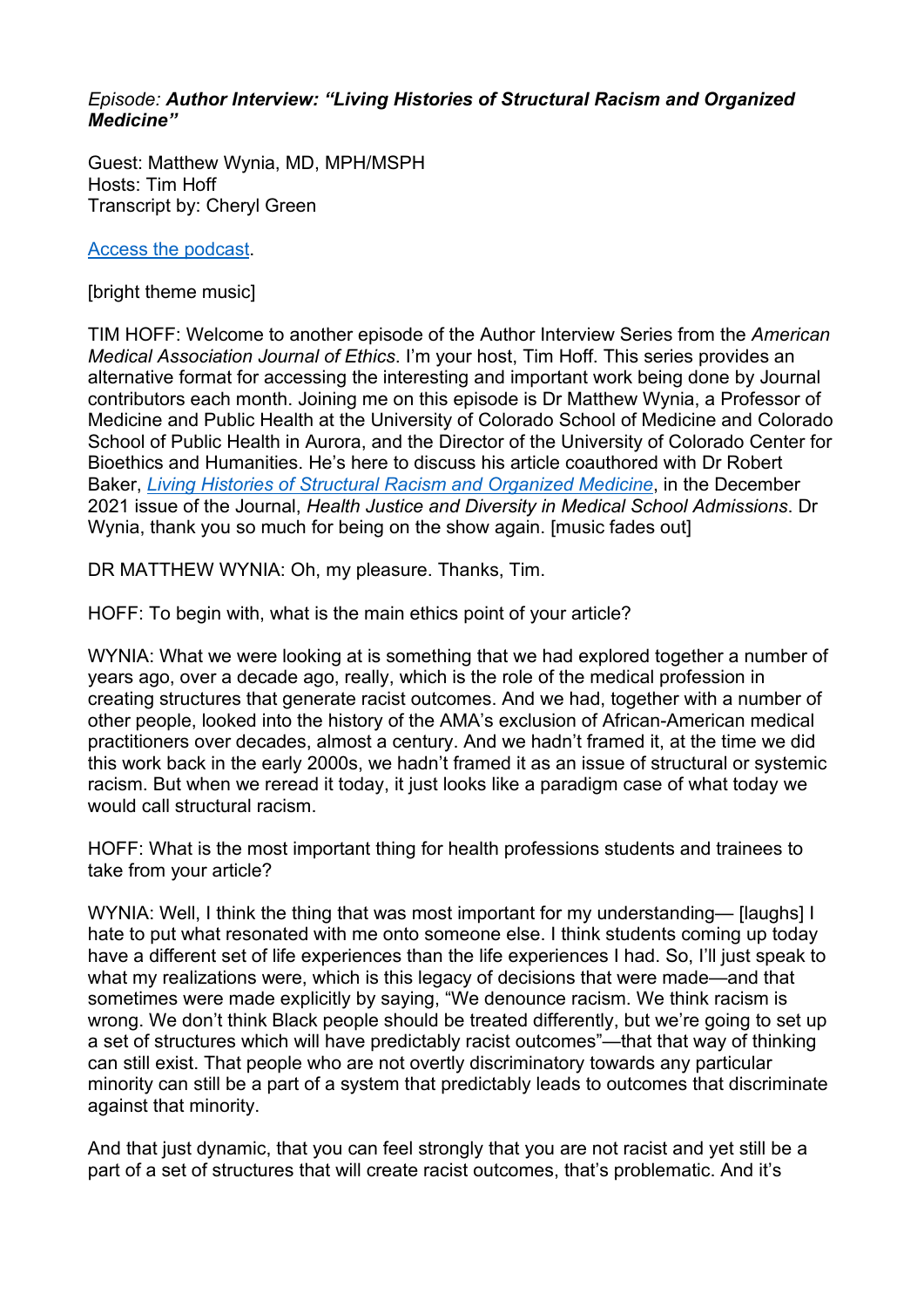problematic in ways that are not easily rectified. It's problematic in ways that are very difficult, very challenging to acknowledge.

HOFF: Mmhmm.

WYNIA: And we've certainly seen this in just the recent past where White physicians like myself have a really hard time recognizing and acknowledging that they can be a part because they don't feel it themselves, right?

HOFF: Mmhmm.

WYNIA: But they can still be a part of structures that are, in fact, discriminatory. Because these underlying problems are structural, they're systemic, they're mutually reinforcing. And you can be a very good person who's not personally, intentionally trying to hurt anyone or intentionally trying to be discriminatory, but you are a part of this system that leads to worse health outcomes.

HOFF: Mm, mmhmm. That these problems are mutually reinforcing seems particularly important to remember, as it's not just a matter of fixing health care or fixing housing access or fixing any one thing.

WYNIA: Right. These things tie together, and they're threaded. They're interwoven.

HOFF: Mmhmm. And finally, to wrap up, if you could add a point to your article that you didn't get to fully explore, what would that be?

WYNIA: Oh, there are so many, but I'll just, I'll pick one because I think it is perhaps one of the most challenging. And that is the structures of payment systems in the United States are a piece of structural racism. They are what drive decisions about where resources are going to be allocated, where you're going to build your new clinic, where you're going to allocate your doctors and nurses if you're a health system leader. Those are driven by reimbursement policies. And those reimbursement policies mean that you are not going to put resources into communities where reimbursements are poor, which means we are setting up a health care system and sustaining a health care system that will predictably harm people who tend to be less likely to have insurance or to have Medicaid, to have worse insurance that doesn't reimburse as well.

And that's what I mean by how difficult this is to change because changing the reimbursement system so that you actually get paid more for taking care of the people who need it the most, that is a fundamental, that would entail a fundamental restructuring of how we pay for medical care. And I don't know that people are ready to talk about that, even though that is one of the major implications of thinking systemically about how do we prevent worse health outcomes from arising within minority communities? [theme music returns]

HOFF: Dr Wynia, thank you very much for your work on this important topic and your continued work with *The Journal*.

WYNIA: Oh, thank you, Tim.